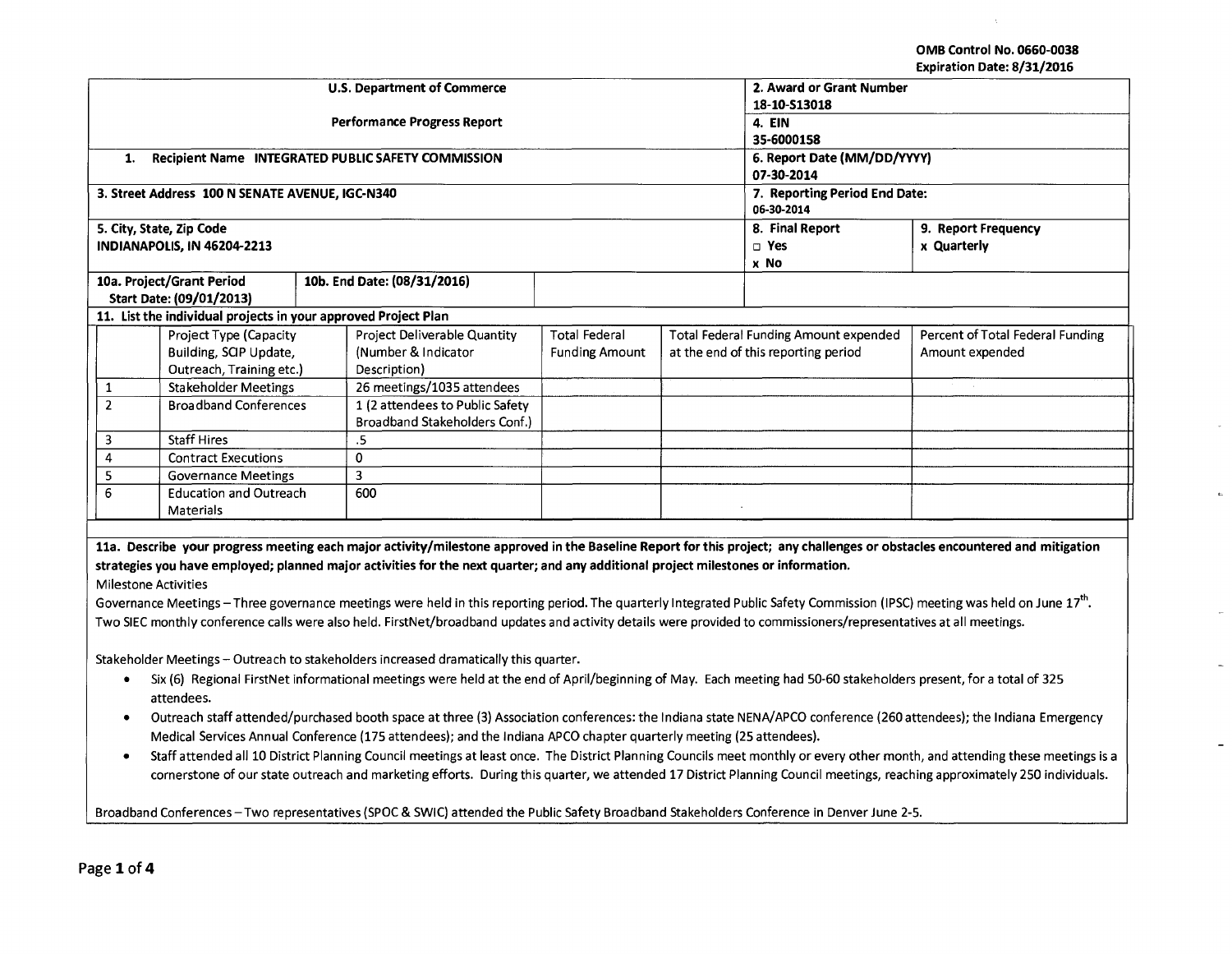Staff Hires- After careful evaluation, we decided one of our two Outreach Coordinators was not a good "fit" for the job, so we have hired a replacement. This new employee will start work on July 21, 2014.

Other Activities- Project staff continues to meet weekly to discuss broadband issues, strategy and logistics. The two chairs of the Indiana Broadband Working Group (Indiana Dept. of Homeland Security Executive Director John Hill and Indiana Chief Information Officer Paul Baltzell) attend these meetings at least once a month.

Project Team attended all NCSWIC and FirstNet/NTIA webinars and participated in the SPOC calls.

**11b. If the project team anticipates requesting any changes to the approved Baseline Report in the next quarter, describe those below. Note that any substantive changes to the Baseline Report must be approved by the Department of Commerce before implementation.** 

We anticipate requesting a change to our budget to reflect needs for materials and supplies. We will also adjust the budget to compensate for under-estimated costs for attending stakeholder conferences.

**llc. Provide any other information that would be useful to NTIA as it assesses this project's progress.**  Our outreach efforts increased dramatically this quarter.

## **lld. Describe any success stories or best practices you have identified. Please be as specific as possible.**

We believe our efforts to attend all District Planning Council meetings will reap dividends in the future. The DPCs are structured to help Indiana's ten Homeland Security Districts in planning, organizing and managing critical emergency response activities on a regional basis. It brings together multiple jurisdictions, disciplines and agencies into a formal organizational structure to focus on common strategic goals and objectives. Each DPC is made up of local emergency responders, emergency managers and representatives from other public safety agencies. We believe the relationships we are forming with these key decision makers will establish trust and will help smooth the path in the future. **12. Personnel** 

**12a. If the project is not fully staffed, describe how any lack of staffing may impact the project's time line and when the project will be fully staffed.** 

We were fully staffed, but after careful consideration, decided that one of our new hires was not an optimal fit for Outreach. This employee's last day was May 16. We have hired a replacement who will begin July 21<sup>st</sup>, so we have been working with one fewer Outreach Coordinator than planned. During this period, other staff members have stepped up to ensure that all meetings have been attended.

## **12b. Staffing Table**

| Job Title                                     | FTE %                    | <b>Project(s) Assigned</b>                                               | Change |
|-----------------------------------------------|--------------------------|--------------------------------------------------------------------------|--------|
| <b>Executive Director</b>                     | .15                      | FirstNet Single Point of Contact                                         |        |
| Statewide Interoperability Coordinator (SWIC) |                          | Provides project oversight                                               |        |
| <b>Communications Director</b>                |                          | Directs outreach program and oversee grant reporting                     |        |
| Comptroller                                   | .05                      | Supports budgetary and financial requirements, including grants and RFPs |        |
| <b>Operations Manager</b>                     | .05                      | Provides operational support                                             |        |
| Logistics Manager                             | .05                      | Provides technical guidance (SME)                                        |        |
| <b>Field Coordinator</b>                      | $\overline{\phantom{a}}$ | Provides outreach/education                                              |        |
| <b>Field Coordinator</b>                      |                          | Provides outreach/education                                              |        |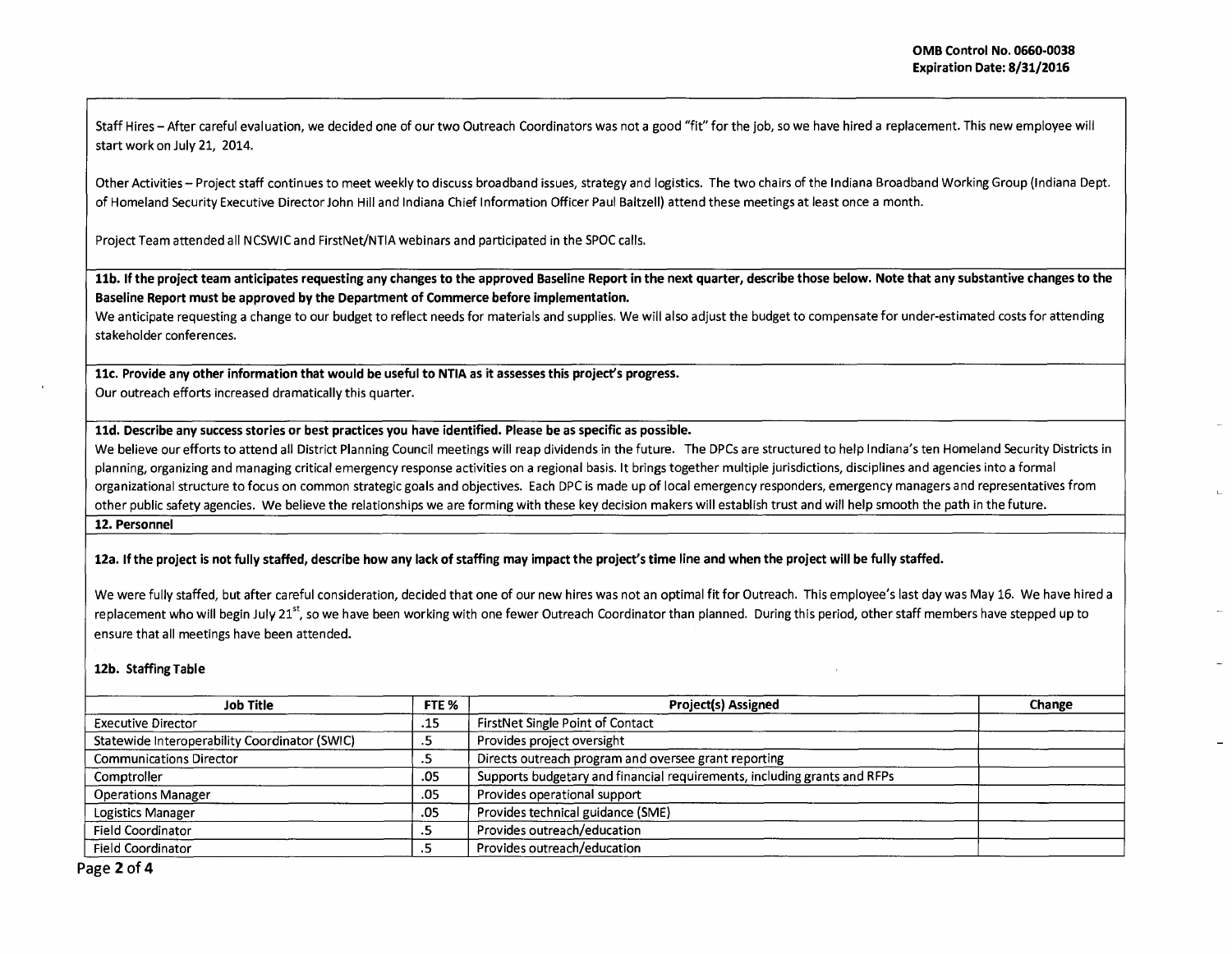## **OMB Control No. 0660-0038 Expiration Date: 8/31/2016**

 $\bar{\psi}$ 

 $\bar{\mathbf{r}}$ 

 $\sim$ 

 $\omega$ 

 $\bar{z}$ 

 $\Box$ 

| requirements<br>.045<br>Provides clerical support<br>Clerk<br>Co-chair of Exec Comm (IN DHS Dir)<br>.05<br>Provides Governance<br>Co-chair of Exec Comm (CIO)<br>.05<br>Provides Governance                                 |                          |
|-----------------------------------------------------------------------------------------------------------------------------------------------------------------------------------------------------------------------------|--------------------------|
|                                                                                                                                                                                                                             |                          |
|                                                                                                                                                                                                                             |                          |
|                                                                                                                                                                                                                             |                          |
| .05<br>Provides Governance<br>Gov's Ofc Public Safety Counselor                                                                                                                                                             |                          |
| Add Row<br>Remove Row                                                                                                                                                                                                       |                          |
| 13. Subcontracts (Vendors and/or Subrecipients)                                                                                                                                                                             |                          |
| 13a. Subcontracts Table - Include all subcontractors. The totals from this table must equal the "Subcontracts Total" in Question 14f.                                                                                       |                          |
| RFP/RFQ<br><b>Total Federal</b><br>Contract<br>Start<br>End<br><b>Total Matching</b><br>Subcontract Purpose<br>Type<br>Name                                                                                                 | Project and % Assigned   |
| (Vendor/Subrec.)<br>Executed<br>Date<br>Date<br><b>Funds Allocated</b><br><b>Funds Allocated</b><br>Issued<br>(Y/N)<br>(Y/N)                                                                                                |                          |
| <b>TBD</b><br>7,650<br>0<br>Conference Planner<br>Vendor<br>N<br><b>TBD</b><br><b>TBD</b><br>N                                                                                                                              | <b>NA</b>                |
| $\mathbf 0$<br>${\sf N}$<br>Vendor<br>N<br><b>TBD</b><br><b>TBD</b><br>529,000<br><b>TBD</b><br><b>Asset Survey</b>                                                                                                         | <b>NA</b>                |
| N<br><b>TBD</b><br><b>TBD</b><br>$\mathbf 0$<br>Vendor<br>${\sf N}$<br>1,369,375<br>Data<br><b>TBD</b><br>Collection/Alignment                                                                                              | <b>NA</b>                |
| Add Row<br><b>Remove Row</b>                                                                                                                                                                                                |                          |
| 13b. Describe any challenges encountered with vendors and/or subrecipients.                                                                                                                                                 |                          |
| <b>NA</b>                                                                                                                                                                                                                   |                          |
| 14. Budget Worksheet                                                                                                                                                                                                        |                          |
| Columns 2, 3 and 4 must match your current project budget for the entire award, which is the SF-424A on file.                                                                                                               |                          |
| Only list matching funds that the Department of Commerce has already approved.                                                                                                                                              |                          |
| Federal Funds<br><b>Approved Matching Funds</b><br>Project Budget Element (1)<br><b>Federal Funds</b><br><b>Approved Matching</b><br><b>Total Budget</b><br>Funds (3)<br>(4)<br>Expended (5)<br>Expended (6)<br>Awarded (2) | Total Funds Expended (7) |
| 454,005.00<br>454,005.00<br>62,553.32<br>a. Personnel Salaries<br>0.00                                                                                                                                                      | 62,553.32                |
| 0.00<br>127,121.00<br>127,121.00<br>b. Personnel Fringe Benefits                                                                                                                                                            |                          |
| 328,959.00<br>328,959.00<br>0.00<br>8,948.74<br>c. Travel                                                                                                                                                                   | 8948.74                  |
| 0.00<br>0.00<br>0.00<br>d. Equipment                                                                                                                                                                                        |                          |
| 0.00<br>0.00<br>e. Materials/Supplies<br>0.00                                                                                                                                                                               |                          |

Page **3 of4**